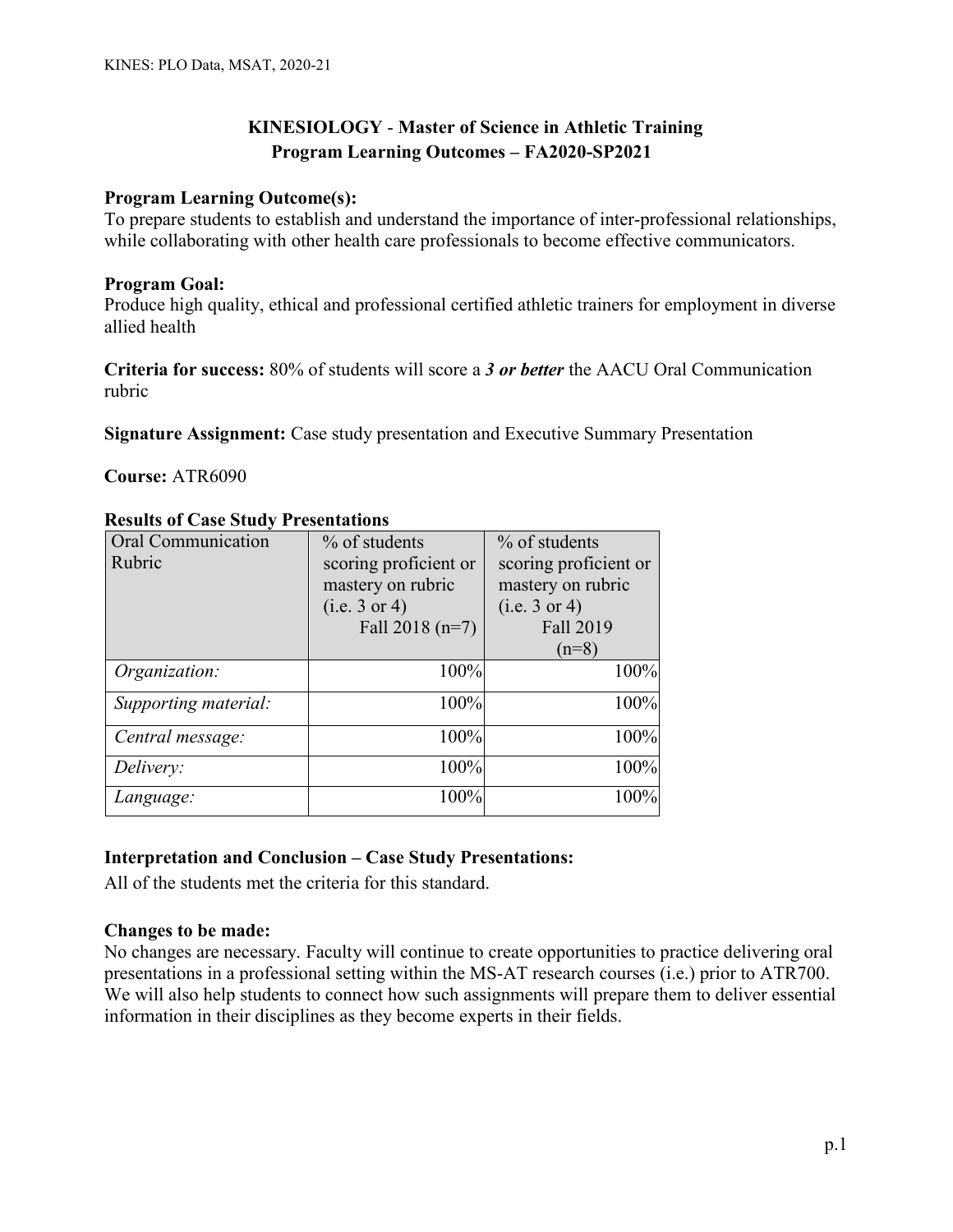| <b>Oral Communication</b><br>% of students scoring |                           |
|----------------------------------------------------|---------------------------|
| Rubric                                             | proficient or mastery     |
|                                                    | on rubric (i.e. $3$ or 4) |
|                                                    | <b>Fall 2020</b>          |
|                                                    | $(n=20)$                  |
| Organization:                                      | 100%                      |
| Supporting material:                               | 100%                      |
| Central message:                                   | 100%                      |
| Delivery:                                          | 100%                      |
| Language:                                          | 100%                      |

## **Results of Executive Summary Presentations**

## **Interpretation and Conclusion – Exec Summary Presentation:**

All of the students met the criteria for this standard.

#### **Changes to be made:**

No changes are necessary based off the current data. However, it should be noted that the content taught in ATR6090 was changed due to new CAATE accreditation standards. As a result, we changed the course assignment from a CASE Report on a musculoskeletal injury to an Executive Summary on Primary and Emergent Care to reflect the new theme of the course. The data presented here represents the first year of student outcomes. We will continue to annually asses this PLO in future fall semesters to come.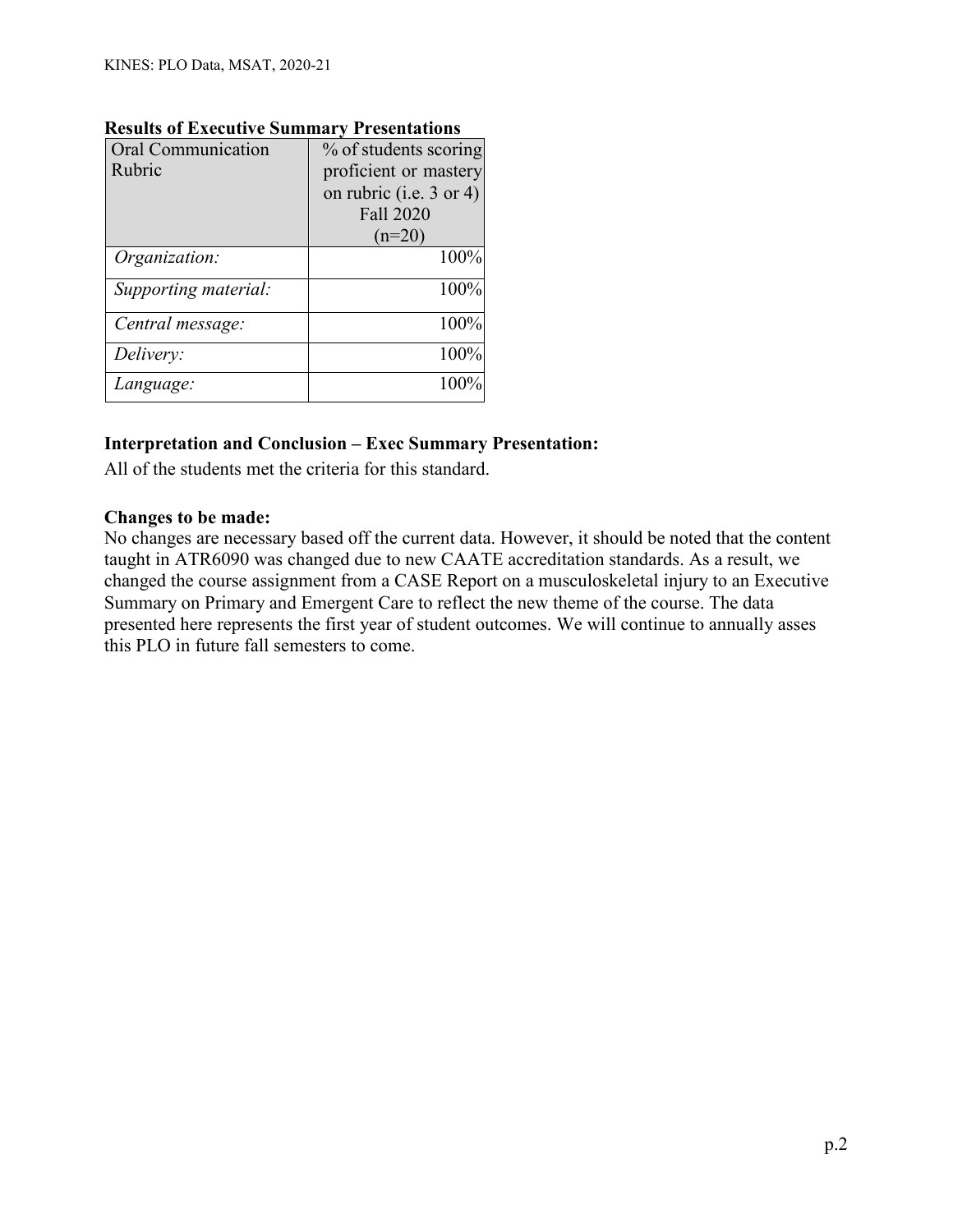## **Program Learning Outcome(s):**

To prepare students to develop expertise in the athletic training domains through an integrative experiential clinical model.

To prepare students to demonstrate preparation, knowledge and skill in the delivery of comprehensive health care to a diverse set of patients with musculoskeletal injuries and conditions and illnesses in a distinctly moral and ethical manner, integrating Christian faith with clinical practice.

## **Program Goal:**

Produce high quality, ethical and professional certified athletic trainers for employment in diverse allied health

#### **Criteria for success:**

An average of 100% of students will pass their proficiencies with 100% autonomous in clinical courses

## **Signature Assignments:** Clinical Proficiency Packet

**Course:** ATR 6090, ATR6091, ATR6093, ATR6094

|  |  |  | <b>Results of Clinical Proficiency Packet</b> |  |
|--|--|--|-----------------------------------------------|--|
|--|--|--|-----------------------------------------------|--|

|                     | % of students scoring at least 80% |
|---------------------|------------------------------------|
|                     | autonomous on the Clinical Skills  |
|                     | and Proficiency Packets            |
| ATR6090 Fall 2018   | 100%                               |
| $(n=7)$             |                                    |
| ATR6091 Spring 2019 | 100%                               |
| $(n=7)$             |                                    |
| ATR6090 Fall 2019   | 100%                               |
| $(n=8)$             |                                    |
| ATR6093 Fall 2019   | 100%                               |
| $(n=7)$             |                                    |
| ATR6091 Spring 2020 | 100%                               |
| $(n=8)$             |                                    |
| ATR6094 Spring 2020 | 100%                               |
| $(n=7)$             |                                    |
| ATR6090 Fall 2020   | 100%                               |
| $(n=20)$            |                                    |
| ATR6093 Fall 2020   | 100%                               |
| $(n=8)$             |                                    |
| ATR6091 Spring 2021 | 100%                               |
| $(n=20)$            |                                    |
| ATR6094 Spring 2021 | 100%                               |
| $(n=8)$             |                                    |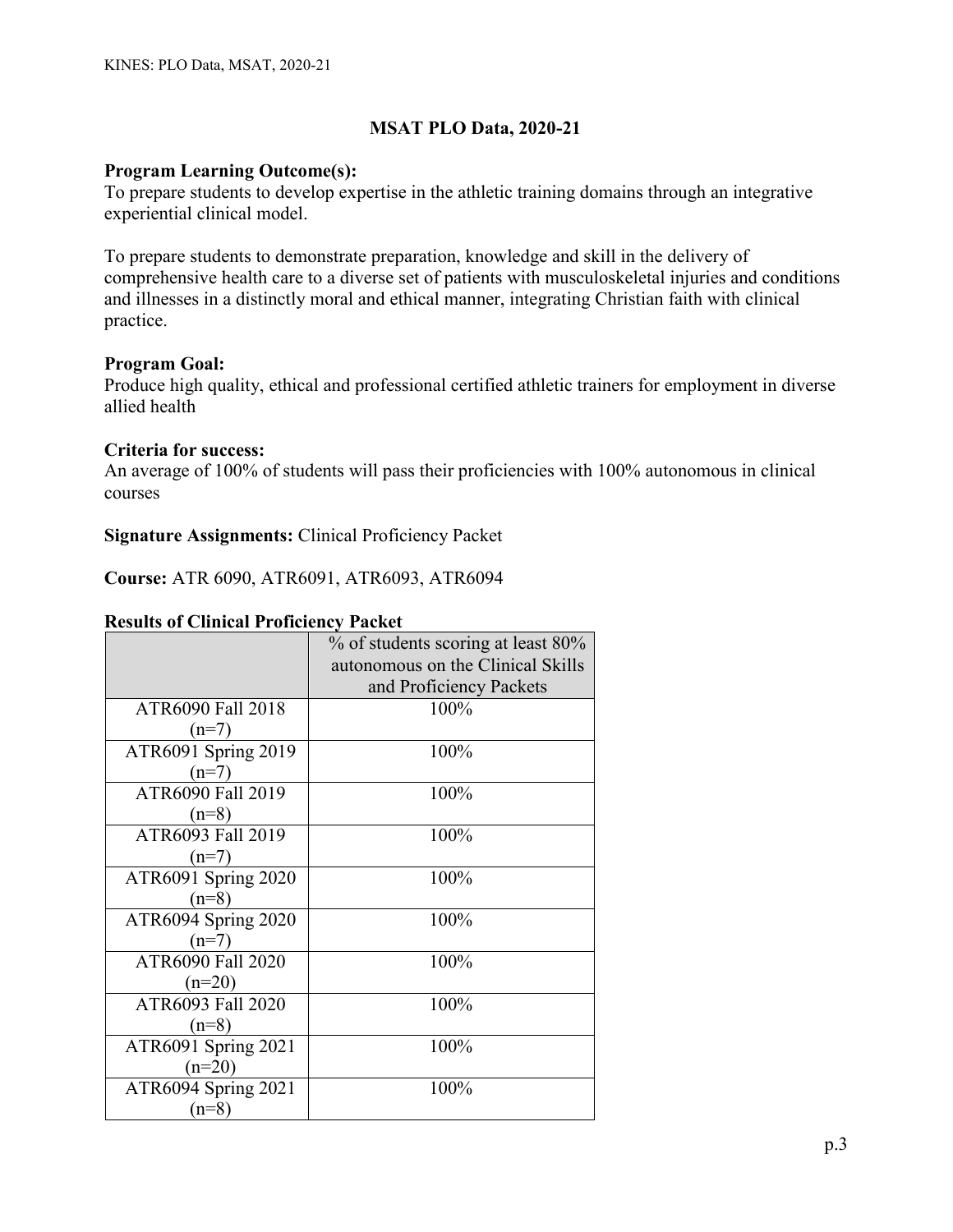## **Interpretation and Conclusion:**

All of the students met the criteria for this standard. In the next learning outcome, we also provide data for preceptor evaluations of athletic training student. These results also help us assess this program learning outcome.

## **Changes to be made:**

No changes are necessary.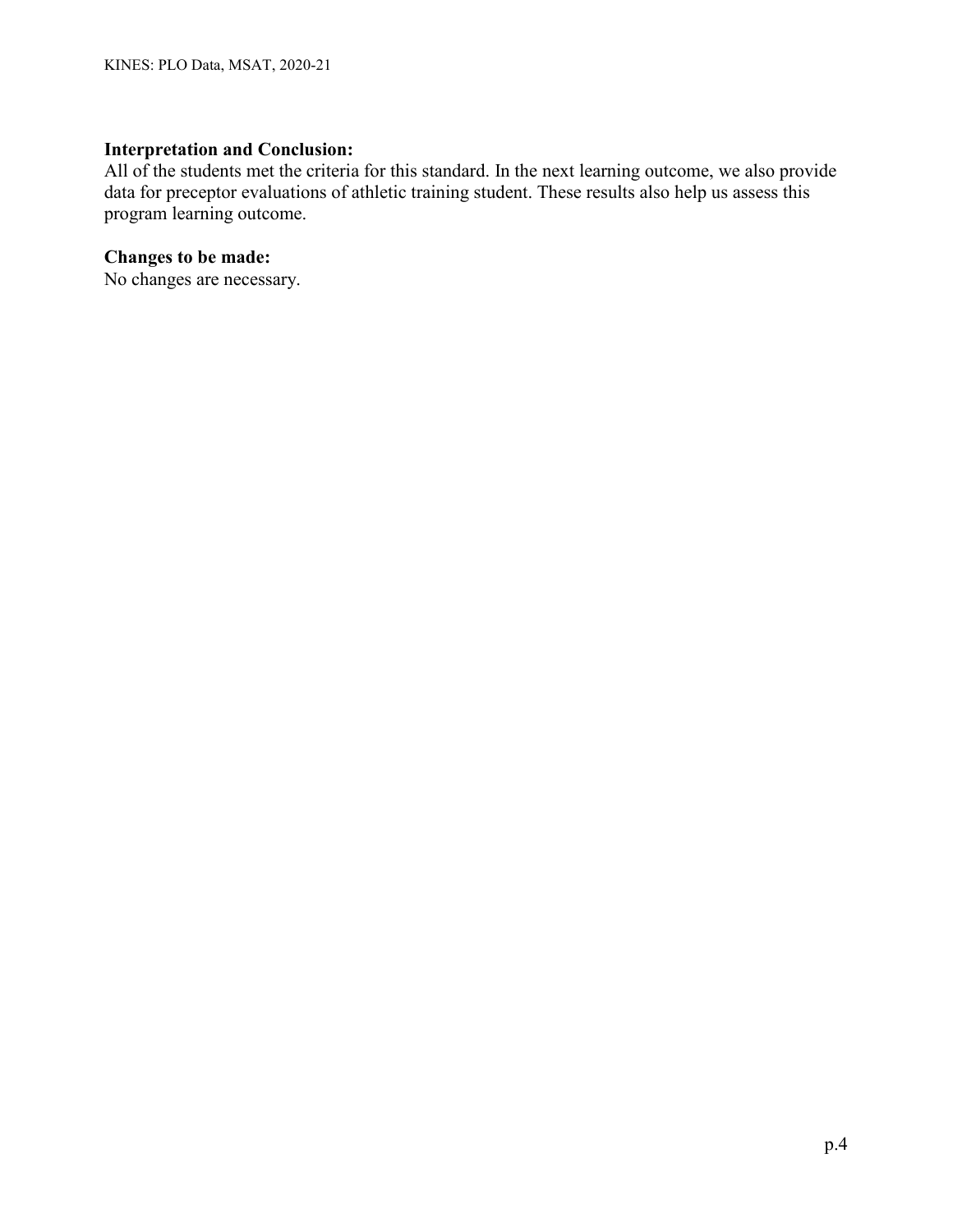## **Program Learning Outcome(s):**

To prepare students to establish and understand the importance of inter-professional relationships, while collaborating with other health care professionals to become effective communicators

To prepare students to demonstrate preparation, knowledge and skill in the delivery of comprehensive health care to a diverse set of patients with musculoskeletal injuries and conditions and illnesses in a distinctly moral and ethical manner, integrating Christian faith with clinical practice.

## **Program Goal:**

Produce high quality, ethical and professional certified athletic trainers for employment in diverse allied health

#### **Criteria for success:**

An average of 80% of students will score a 3 or better on the evaluation

**Signature Assignments:** Clinical Preceptor Evaluation of Athletic Training Student and Domains of Preceptor Evaluation

**Course:** ATR 6090, ATR6091, ATR6093, ATR6094

## **Results of Clinical Preceptor Evaluation of Athletic Training Student**

|                     | % of students       |
|---------------------|---------------------|
|                     | scoring at least an |
|                     | average of 3 or     |
|                     | higher on the total |
|                     | evaluation          |
|                     |                     |
| ATR6090 Fall 2018   | 100%                |
| $(n=7)$             |                     |
| ATR6091 Spring 2019 | 100%                |
| $(n=7)$             |                     |
| ATR6090 Fall 2019   | 100%                |
| $(n=8)$             |                     |
| ATR6093 Fall 2019   | 100%                |
| $(n=7)$             |                     |
| ATR6091 Spring 2020 | 100%                |
| $(n=8)$             |                     |
| ATR6094 Spring 2020 | 100%                |
| $(n=7)$             |                     |
| ATR6090 Fall 2020   | 100%                |
| $(n=20)$            |                     |
| ATR6093 Fall 2020   | 100%                |
| $(n=8)$             |                     |
| ATR6091 Spring 2021 | 100%                |
|                     |                     |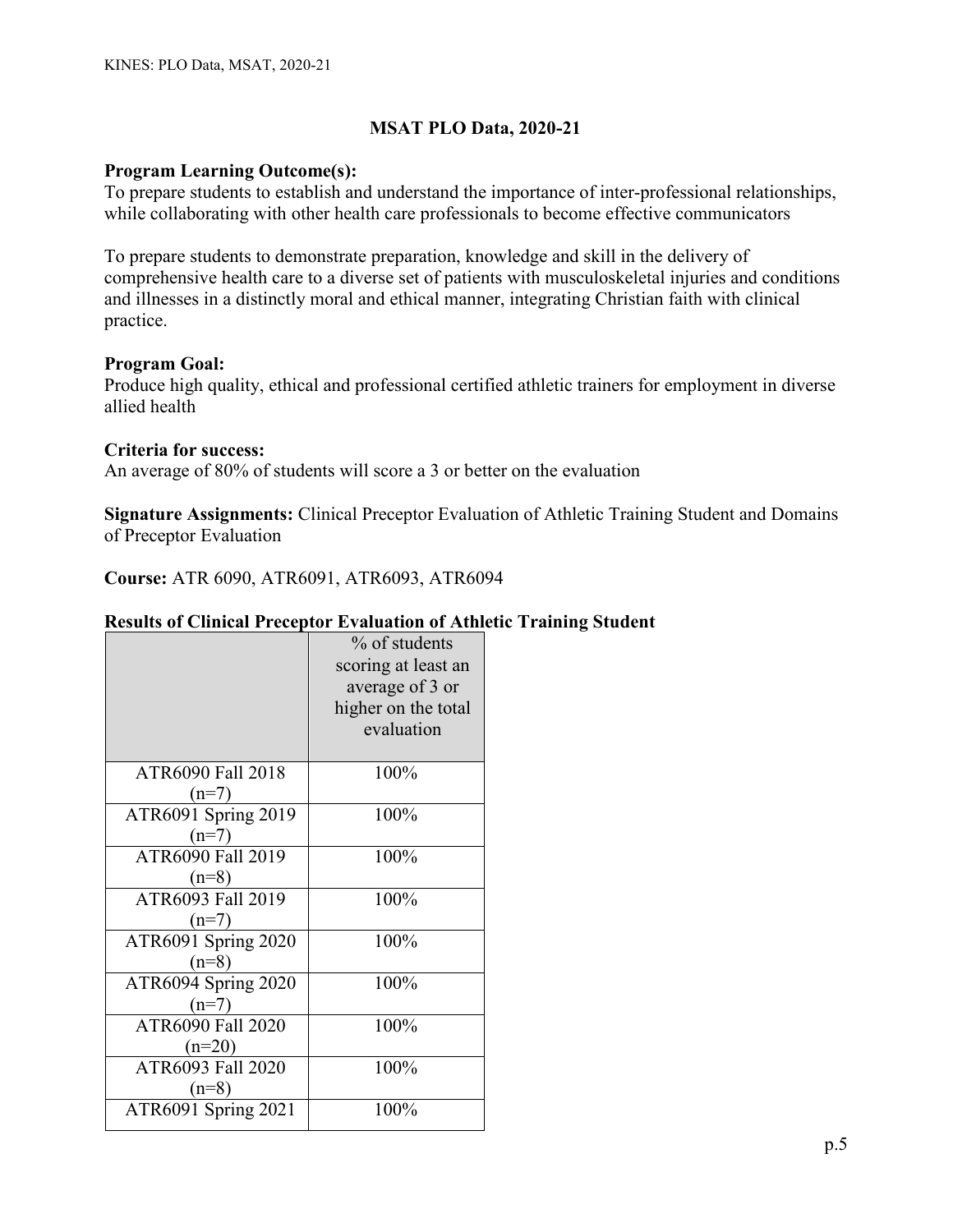| $(n=20)$            |         |
|---------------------|---------|
| ATR6094 Spring 2021 | $100\%$ |
| $(n=8)$             |         |

## **Domains of Preceptor Evaluation of Athletic Training Students**

|                 | Excellent - the     | Good - the student | Average - the                        | Fair - the student | Poor - the student  |
|-----------------|---------------------|--------------------|--------------------------------------|--------------------|---------------------|
|                 | student             |                    | meets expectations student minimally | inconsistently     | fails to meet the   |
|                 | demonstrates high   | and objectives for | meets the                            | meets the          | expectations of and |
|                 | ability to meet     | this rotation.     | expectations and                     | expectations and   | objectives.         |
|                 | expectations and    |                    | objectives.                          | objectives.        |                     |
|                 | objectives for this |                    |                                      |                    |                     |
|                 | rotation.           |                    |                                      |                    |                     |
| Personal        | 5                   | $\overline{A}$     | 3                                    | $\overline{2}$     | $\mathcal{I}$       |
| Appearance      |                     |                    |                                      |                    |                     |
| Punctuality     | 5                   | $\overline{4}$     | 3                                    | $\overline{2}$     | $\mathcal{I}$       |
| Dependability   | 5                   | 4                  | $\mathfrak{Z}$                       | $\overline{2}$     |                     |
| Compatibility   | 5                   | $\overline{A}$     | 3                                    | $\overline{2}$     | $\mathcal I$        |
| Professional    | 5                   | $\overline{4}$     | $\mathfrak{Z}$                       | $\overline{2}$     | $\overline{I}$      |
| Personality     |                     |                    |                                      |                    |                     |
| Professionalism | 5                   | $\overline{4}$     | $\mathfrak{Z}$                       | $\overline{2}$     | $\mathcal{I}$       |
| Professional    | 5                   | $\overline{A}$     | 3                                    | $\overline{2}$     | $\mathcal{I}$       |
| Development     |                     |                    |                                      |                    |                     |
| Interpersonal   | 5                   | $\overline{4}$     | $\mathfrak{Z}$                       | $\overline{2}$     | $\overline{I}$      |
| Skills          |                     |                    |                                      |                    |                     |
| Verbal          | 5                   | $\overline{A}$     | $\mathfrak{Z}$                       | $\overline{2}$     | $\overline{I}$      |
| Communication   |                     |                    |                                      |                    |                     |
| Written         | 5                   | $\overline{A}$     | $\mathfrak{z}$                       | $\overline{2}$     | $\mathcal{I}$       |
| Communication   |                     |                    |                                      |                    |                     |

## **Interpretation and Conclusion:**

All of the students met the criteria for this standard.

## **Changes to be made:**

No changes are necessary. The program continues to look very closely at these student evaluations. In the event that a fair or poor is scored on the evaluation, the program faculty will meet with the student and the clinical preceptor to develop a plan for improvement.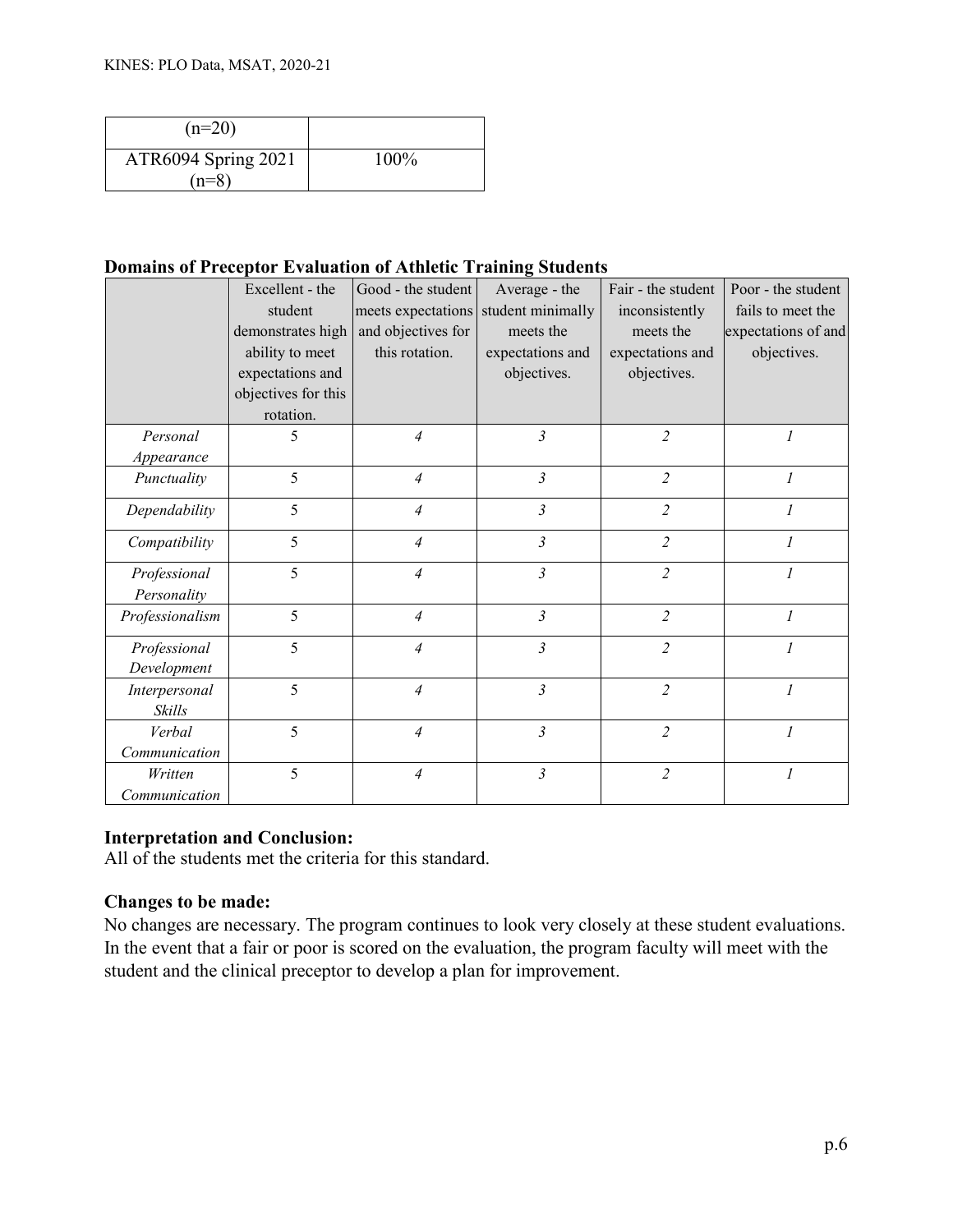## **Program Learning Outcome(s):**

To prepare students to demonstrate competency in interpreting evidence-based research and improving clinical standards and practice through clinical question development and research methodology model

## **Program Goal:**

Foster the development of critical thinking and problem solving skills using an evidence-based approach.

## **Criteria for success:**

70% of students will score 80% or better on their overall CAT rubric grade

## **Signature Assignment:** Critical Appraisal Topic

**Course:** KIN 6010

# **Results of Critical Appraisal Topic**

|           | % of students        |
|-----------|----------------------|
|           | scoring at least 70% |
|           | or better on their   |
|           | critical appraisal   |
|           | topic                |
| Fall 2018 | 100%                 |
| $(n=7)$   |                      |
| Fall 2019 | 100%                 |
| $(n=8)$   |                      |
| Fall 2020 | 100%                 |
|           |                      |

## **Critical Appraisal Topic Abstract Rubric**

|                                  | <b>Description</b>                                                                                                                                                                            |
|----------------------------------|-----------------------------------------------------------------------------------------------------------------------------------------------------------------------------------------------|
| Clinical Scenario (10pts)        | A brief description of the clinical scenario<br>leading to the clinical question.                                                                                                             |
| Clinical Question (10pts)        | A focused clinical question of importance in<br>sport rehabilitation.                                                                                                                         |
| Summary of Key Findings (10 pts) | A bulleted list of the key clinical findings from<br>the search.                                                                                                                              |
| Clinical Bottom Line (10 pts)    | The most important take-home message from<br>the available evidence. Some statement<br>regarding the level of available evidence and<br>subsequent strength of recommendations is<br>required |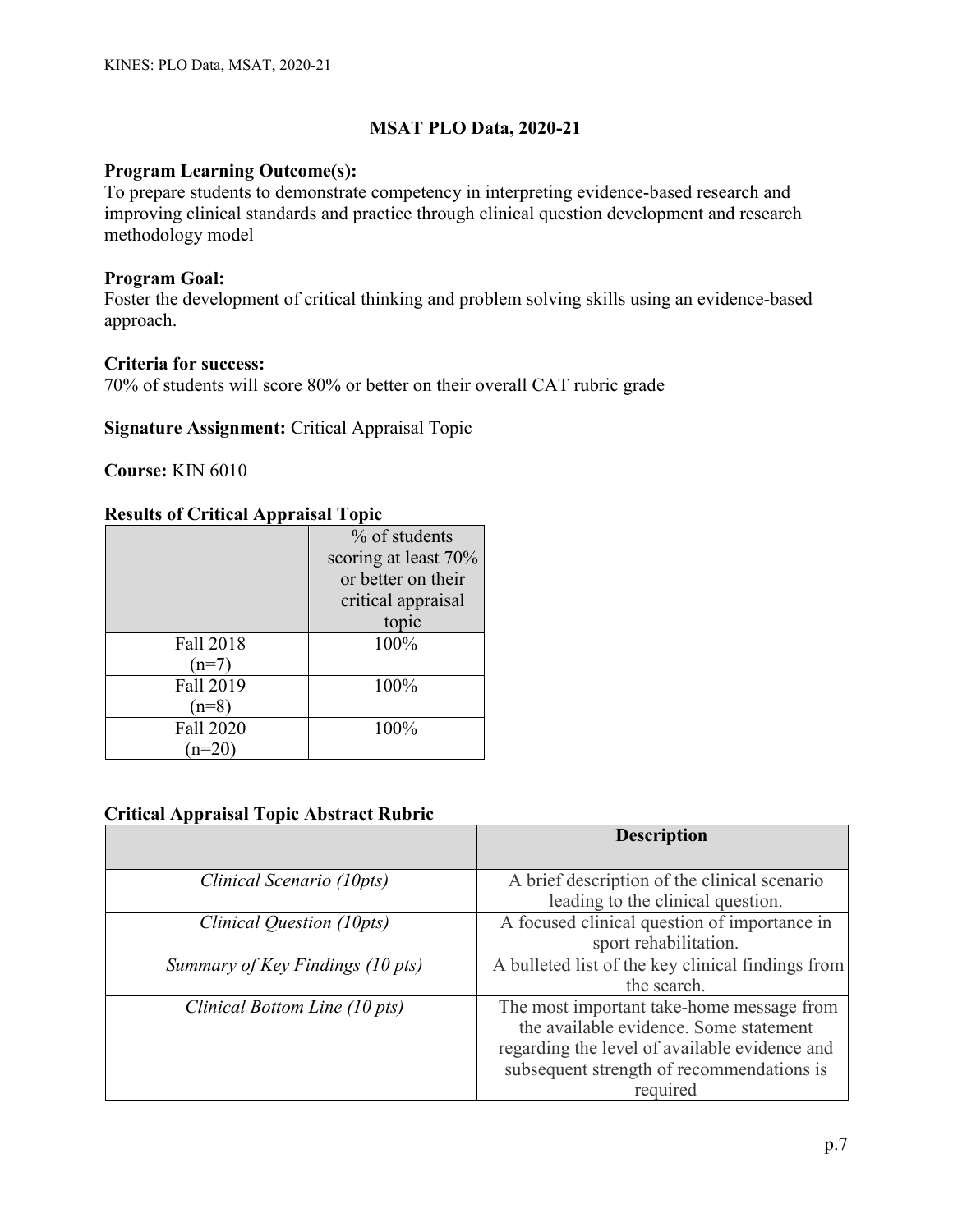| Strength of Recommendation (10 pts) | A brief description of the strength of evidence |
|-------------------------------------|-------------------------------------------------|
|                                     | summarized following the critical appraisal     |

| <b>Search Strategy:</b><br>(5 points)                                                       | Describe the databases and sites searched, the search terms used, and any<br>search limits. The search should ideally have been conducted within<br>several months of submission for publication and should seek to obtain<br>the best available evidence.                                                                                        |
|---------------------------------------------------------------------------------------------|---------------------------------------------------------------------------------------------------------------------------------------------------------------------------------------------------------------------------------------------------------------------------------------------------------------------------------------------------|
| <b>PICO</b><br>(5 points)                                                                   | Should be in list format – See sample $@$ JSR website                                                                                                                                                                                                                                                                                             |
| <b>Inclusion and Exclusion Criteria</b><br>(5 points)                                       | Explicitly list all inclusion and exclusion criteria for your article inclusion                                                                                                                                                                                                                                                                   |
| <b>Search Results</b><br>(5 points)                                                         | In narrative form, describe the results of your search                                                                                                                                                                                                                                                                                            |
| <b>Best Evidence</b><br>$(10 \text{ points})$                                               | Indicate how many studies were chosen (MUST INCLUDE AT LEAST<br>3) for inclusion and appraisal in this CAT and provide the reasons that<br>these studies were selected (ie, level 1 study, etc).<br>JSR strongly recommends authors use the Centre for Evidence-Based<br>Medicine's definitions in determining level of evidence                  |
| <b>Summary of Best Evidence</b><br>$(50$ points)                                            | Each of the studies chosen for inclusion in the CAT should be critically<br>appraised in a comparative table. The table might include the following<br>headings:<br><b>Study Design</b><br>Participants<br>Intervention Investigated<br>Control<br>Experimental<br>Outcome Measures (Primary and Secondary)<br>Main Findings<br>Level of Evidence |
| Conclusion<br>$(15$ points)                                                                 | Validity Score                                                                                                                                                                                                                                                                                                                                    |
| <b>Implications for Practice,</b><br><b>Education, and Future Research</b><br>$(25$ points) | Practical discussion based on the information provided from the appraisal<br>of current literature. Anecdotal comments regarding whether or not this<br>intervention is commonly used clinically, cost of this intervention, etc, are<br>appropriate.                                                                                             |
| <b>Acknowledgements, Conflict of</b><br><b>Interest, References</b><br>$(0$ points)         |                                                                                                                                                                                                                                                                                                                                                   |

# **Critical Appraisal Topic Main Text Rubric**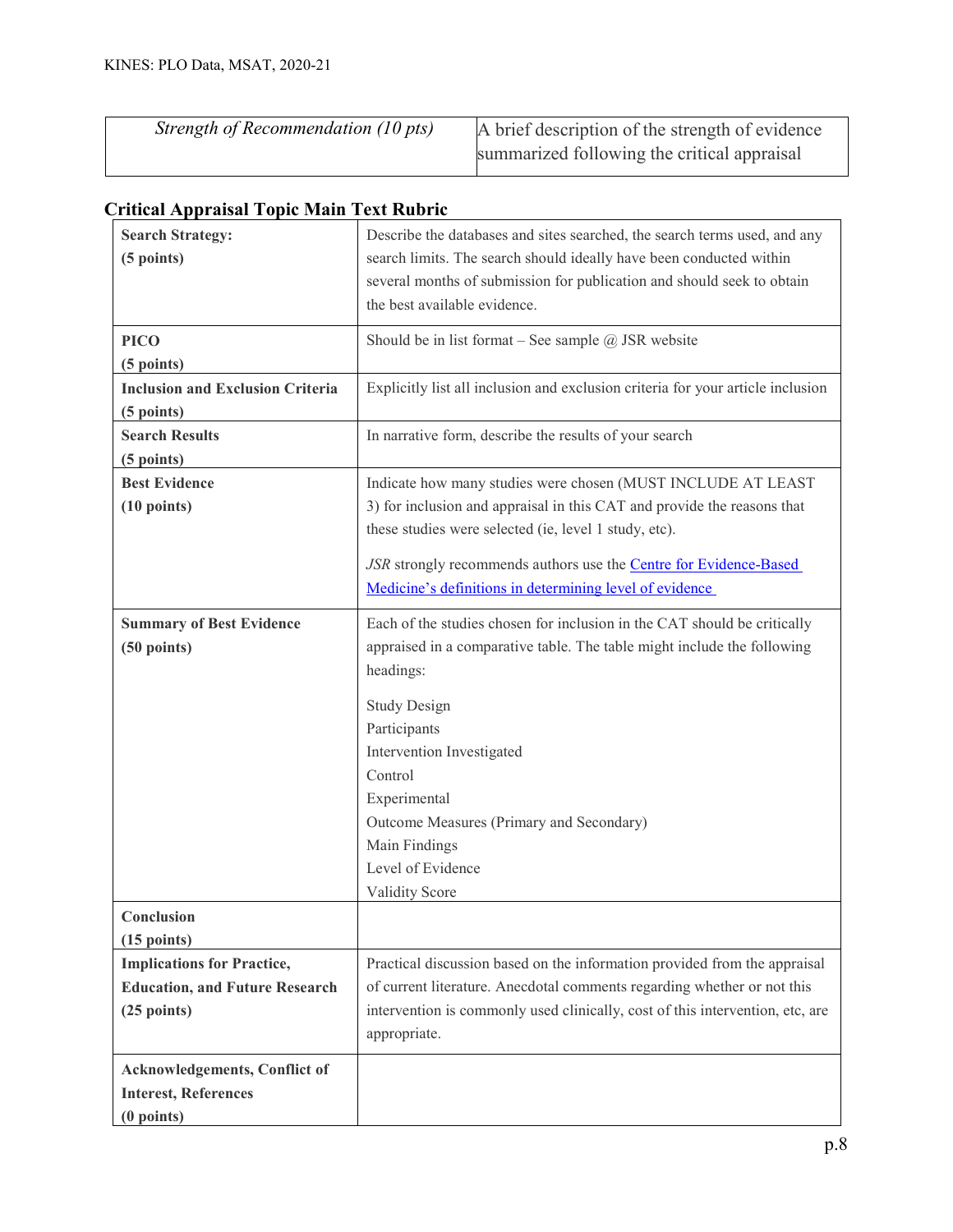## **Interpretation and Conclusion:**

All of the students met the criteria for this standard.

# **Changes to be made:**

No changes necessary. Beginning in the Fall of 2020, the MS-AT cross-listed their section of KIN6010 with the MS-KIN program to create interdisciplinary learning opportunities and interactions between students in each program. We will continue this as it has created rich discussions among our students who are going into diverse areas of healthcare.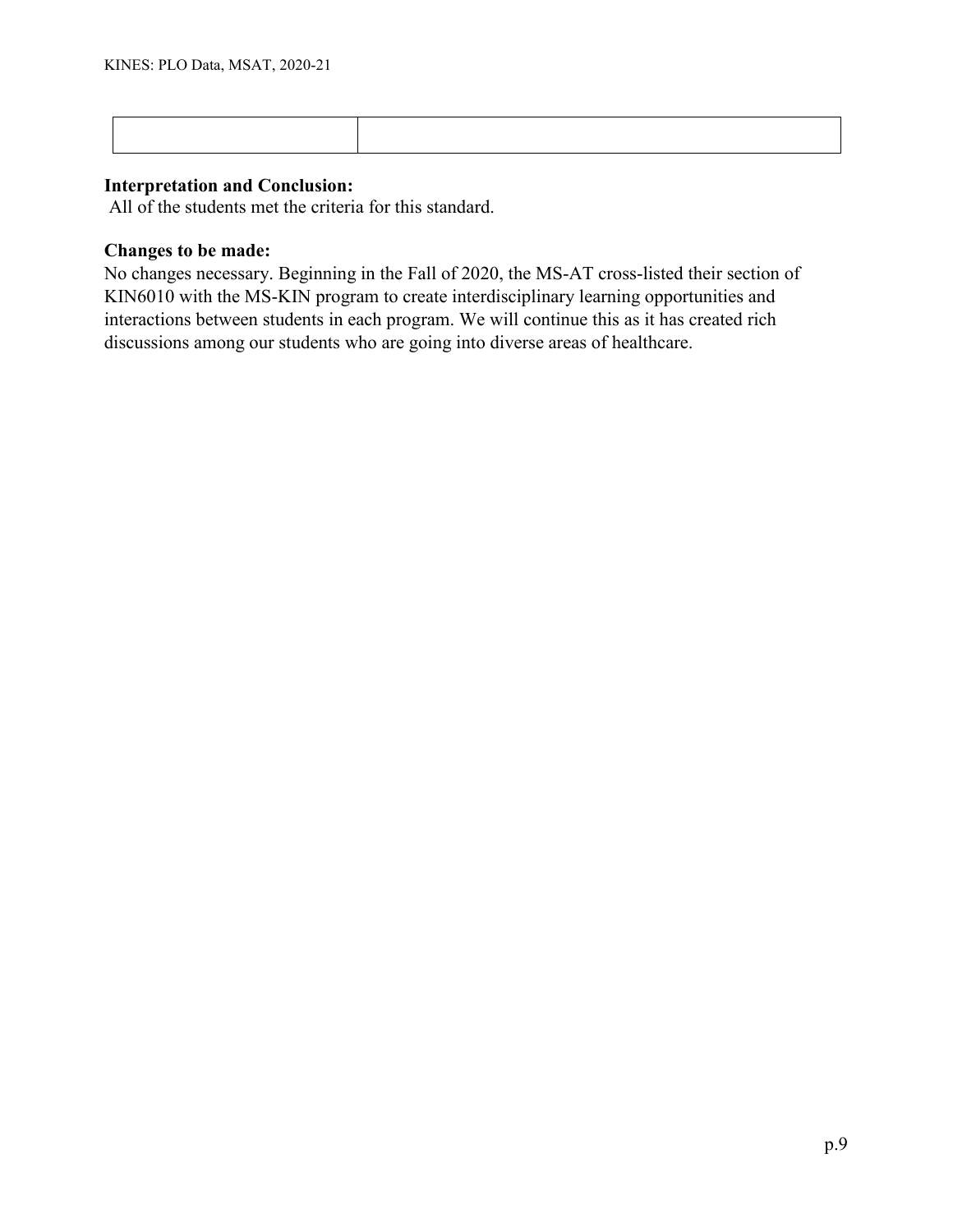## **Program Learning Outcome(s):**

To equip students with appropriate knowledge and educational foundation required for an entrylevel Certified Athletic Trainer

#### **Program Goal:**

Prepare students to successfully complete the Board of Certification (BOC) national certification exam.

### **Criteria for success:**

Three-year aggregate of 70% BOC Pass Rate

#### **Signature Assignment:** BOC Examination

**Course:** National Examination

#### **3-Year Aggregate BOC Examination Pass Rate**

|                                                                                            | 2018<br>2019 | 2019<br>2020 | 2020<br>2021 | 3 year<br>aggregate |
|--------------------------------------------------------------------------------------------|--------------|--------------|--------------|---------------------|
| Number of students graduating from program.                                                | 12           | 12           | 8            | 32                  |
| Number of students graduating from program who took examination.                           | 12           | 12           | 8            | 32                  |
| Number of students who passed the examination on the first attempt.                        | 9            | 8            | 6            | 23                  |
| Percentage of students who passed the examination on the first attempt                     | 75%          | 67%          | 75%          | 72%                 |
| Number of students who passed the examination regardless of the<br>number of attempts.     | 10           | 11           | 7            | 28                  |
| Percentage of students who passed the examination regardless of the<br>number of attempts. | 83%          | 91%          | 88%          | 87%                 |

## **Interpretation and Conclusion:**

All of the students met the criteria for this standard.